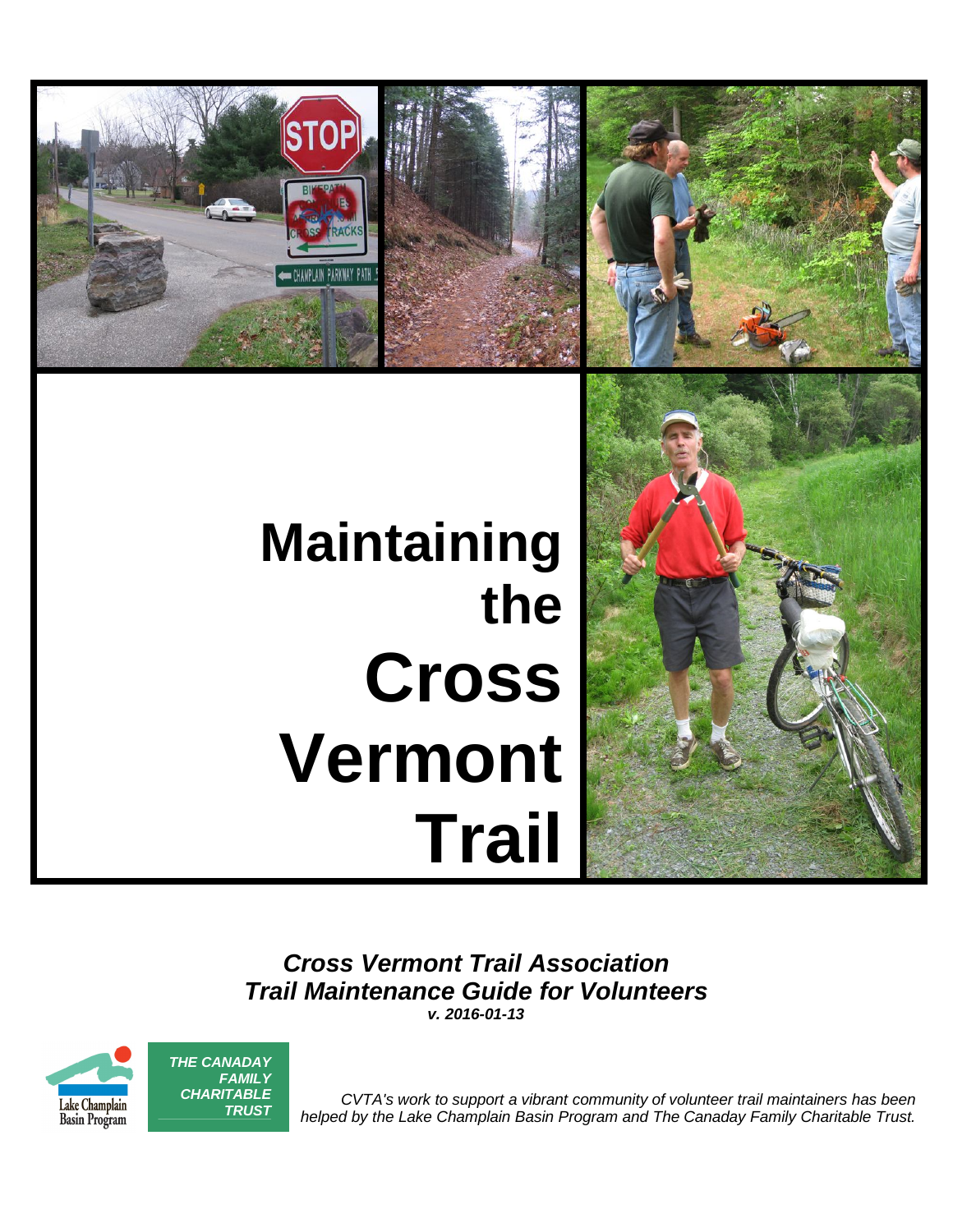# **Thank you for your interest in helping take care of the Cross Vermont Trail!**

Maintaining trail is hard work, but it's work that anyone can enjoy doing.

The purpose of this Guide is to get you started on knowing what work needs to be done on your section of trail, and provide tips on how to do it effectively so you get the most out of the time you spend.

The Guide will always be a work-in-progress! Anyone who has done a bunch of trail maintenance already, please read through it and let us know what you think - give us your two cents that we can add in.

*CVTA; PO Box 116; Montpelierer, VT 05601; 802-498-0079; www.crossvermont.org*

# **Table of Contents**

## **Things to know before going out to maintain the trail.**

What the heck is the Cross Vermont Trail, anyway?

Whose job is it to maintain each part of the trail?

What sorts of uses is each part of the trail open to and maintained for?

Are there special conditions or other long term commitments that govern how we maintain a trail section?

When should you go out on the trail and do maintenance work?

#### **Things to do when you go out to maintain the trail.**

| Check these things:                                                | Look for:                                                                                                                              | If needed, do this maintenance work:                                                                                                                                                       |
|--------------------------------------------------------------------|----------------------------------------------------------------------------------------------------------------------------------------|--------------------------------------------------------------------------------------------------------------------------------------------------------------------------------------------|
| <b>Tread Surface</b>                                               | Is the tread smooth, firm and<br>unobstructed?                                                                                         | Sweep, rake; clear debris; regrade or repair.                                                                                                                                              |
| Plants Growing Into<br>the Trail                                   | Is the trail clear of growing plants,<br>including a cleared area a couple feet on<br>each side of the tread?                          | Cut and mow.                                                                                                                                                                               |
| <b>Drainage Structures</b>                                         | Is water running off and away from the<br>trail, gently? Are ditches and culverts<br>same shape size as when they were first<br>built? | Shovel out drainages, keep them from filling up;<br>clear leaves and sticks and other debris, keep<br>ditches and culverts from clogging. ID need to<br>recrown tread or rebuild washouts. |
| Signs                                                              | Are all the signs still there? Are they<br>working? Need for new signs?                                                                | Check on them annually, report if missing or<br>damaged, replace with new ones. Report if need<br>to add new or remove unneeded signs.                                                     |
| <b>Major Structures</b><br>(bridges, retaining<br>walls, railings) | Do they look like they are working as<br>originally designed?                                                                          | Check on them annually, report if damaged or<br>deteriorating. Help with special maintenance or<br>reconstruction projects.                                                                |

## **And further reading . . .**

Links to more detailed "how-to" information about trail management and trail maintenance skills.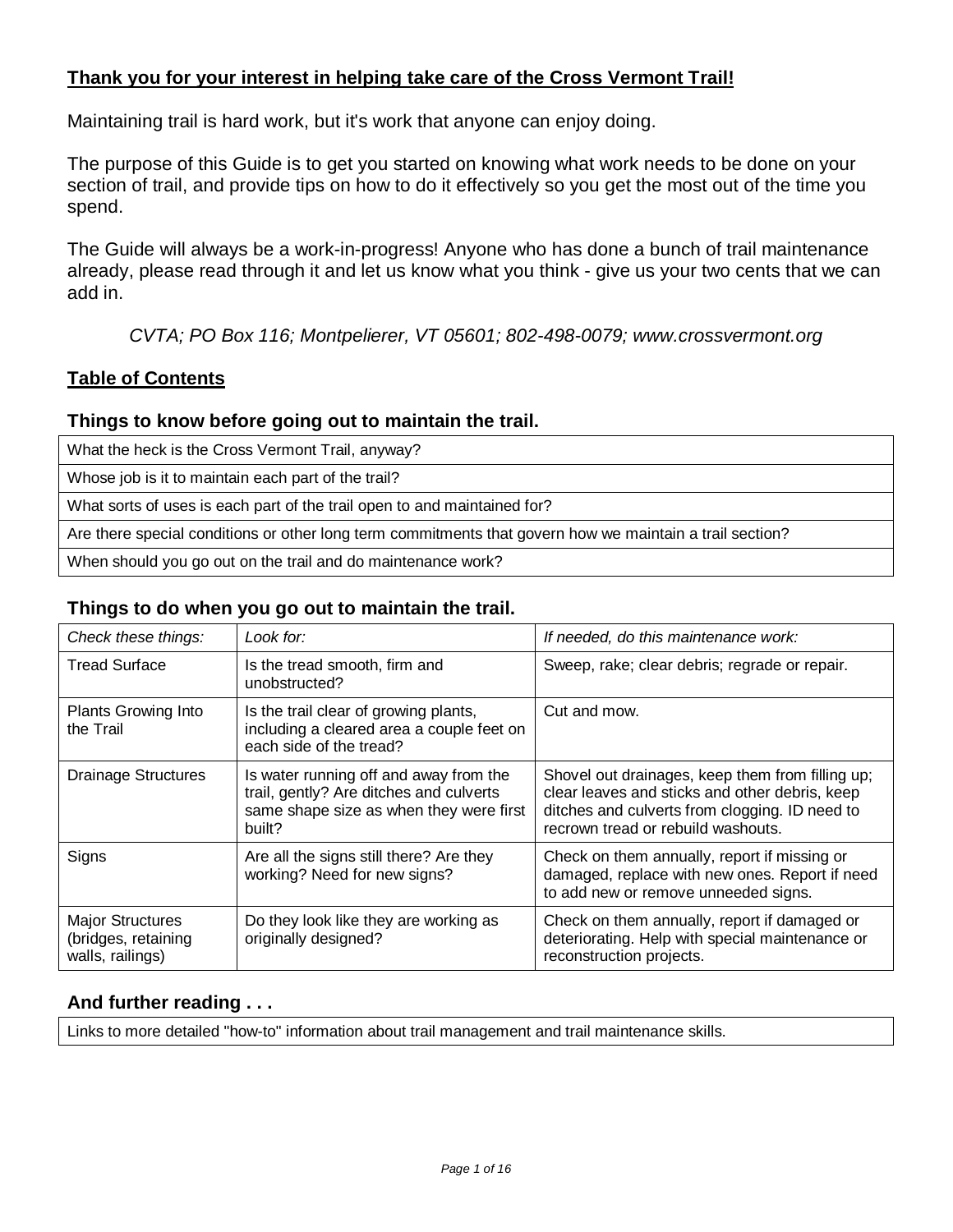#### **Things to know before going out to maintain the trail.**

#### **What is the Cross Vermont Trail**

#### **Mission and Purpose:**

"The purpose of the Cross Vermont Trail Association is to assist municipalities, recreation groups, and landowners in the creation and management of a four-season, multi-use trail across the state of Vermont for public recreation, alternative transportation, and awareness of our natural and cultural heritage."

The Cross Vermont Trail makes real the vision of Trails for All Americans - that " all Americans be able to go out their front doors and within fifteen minutes, be on trails that wind through their cities, towns or villages." Utimately, the trail is envisioned to be a network of community paths that connect together neighborhoods and downtowns, schools, and also parks, forests, and wildlife areas.

The "Cross Vermont Trail Association" (CVTA) began in 1993 when people saw these needs:

- Some local towns and landowners are building shorter trails, but they lack connection to each other. We answer the need for a statewide organization to support the connection of existing trails into a complete network.
- Some local towns and landowners are interested in having trails in their area, but lack the resources for construction on their own. We answer the need for a non-profit organization that can raise funds and recruit volunteer effort to help build new trails from scratch.

#### **So what does this mean for trail maintenance?**

If the main point of the Cross Vermont Trail is making connections among community paths, then Cross Vt Trail maintainers do two main jobs:

1.) Along the entire Cross Vermont Trail route, we observe and report on all the various local trail sections, and we advocate and support that they be maintained well so that they are open, inviting, and connected together.

2.) On some sections of the route, Cross Vermont Trail Association is responsible for actually carrying out regular maintenance work on the trail structures – so that they are as accessible as possible, welcoming to all community members.

#### **Why do we have primary responsibility for maintenance on only** *some* **sections?**

Because of the history of how the trail is being built.

On the one hand, many local sections of trail are being built by local organizations, and the CVTA wishes only to support, or even just cheerlead, their efforts. The local organizations have primary responsibility for maintaining their sections of trail. Local CVTA members can still help maintain these sections, it just means working with the local organization as well as with the CVTA. The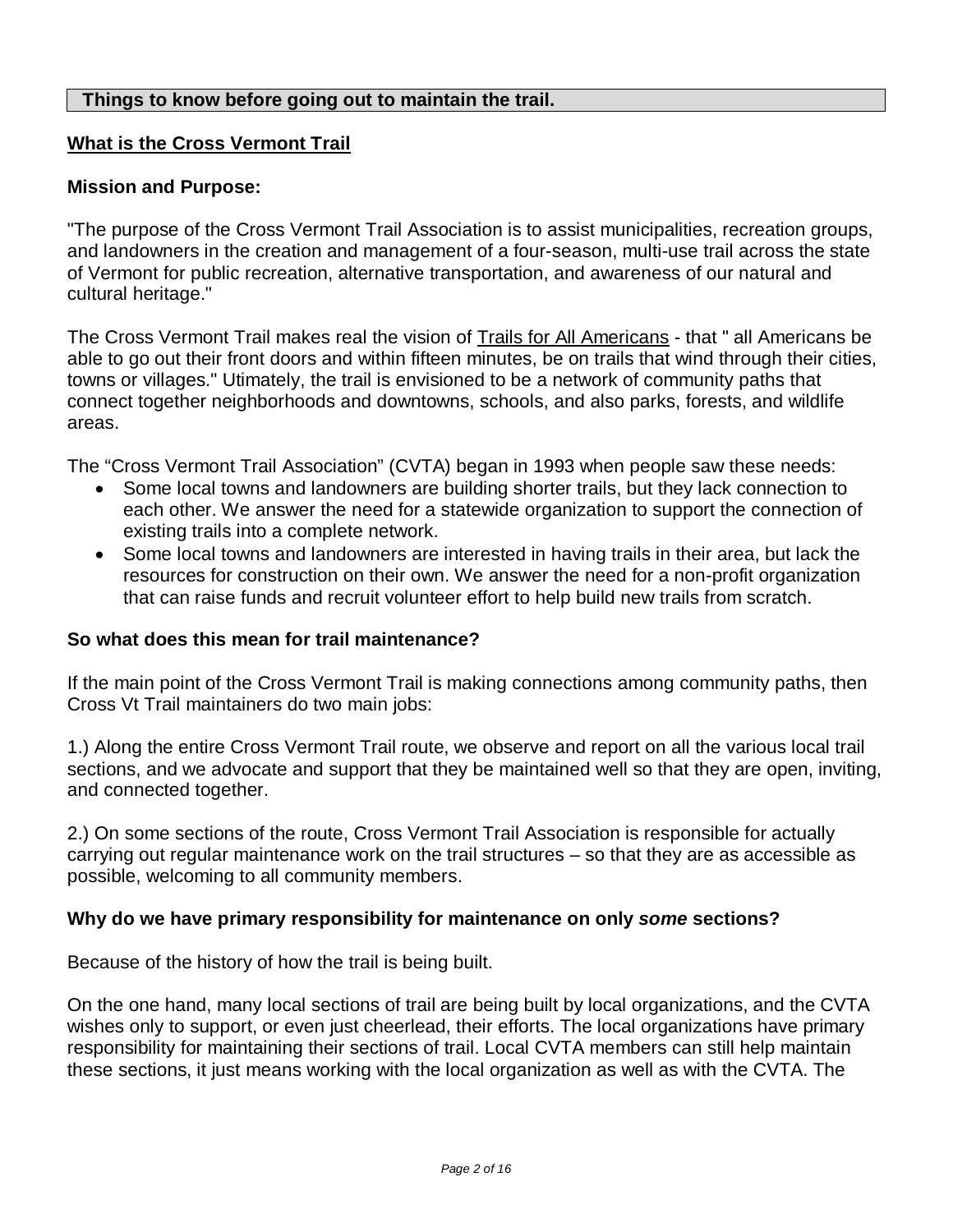main job of the CVTA in these places is to observe how the trails are doing, advocate for their maintenance as needed, and offer to help as appropriate.

On the other hand, many gaps exist between local trails. Often the gaps exist because no local organization has the resources to take on the additional responsibility of building and maintaining additional miles of trail - especially trail that is peripheral to their local area. So the CVTA steps up to fill in the gaps between the areas of responsibility of neighboring but unjoined jurisdictions.

The result of this history is that our maintenance "to-do list" can be quite different from one section of the Cross Vermont Trail to the next. The purpose of this Guide is to introduce you to the complete list of things that *could* be on the "to-do list" - and then tell you how to get the actual list for your section.

# **The CVTA trail database and the "to-do" list for each section of trail.**

CVTA maintains a central database where we track all the maintenance categories that are described in this Guide. For each portion of the trail we can print out a simple report that assembles a summary of the background information needed by the maintainer of that section.

Some sample database printouts are attached to the end of this Guide to give you an idea of what sorts of information they include.

# **Whose job is it to maintain each part of the trail?**

# **The job of observing the trail at least once a year, and reporting what shape it is in . . .**

CVTA does this for every section of the Cross Vermont Trail network. Sometimes we are the only people making these observations, but usually it is in conjunction with others – town committees, other user groups, and so on.

When observing the condition of the statewide route, we especially pay attention to the transitions between different local jurisdictions to make sure that the connections between adjoining parts of the trail are continuing to work well.

## **The job of physically carrying out maintenance work . . .**

Your section of trail may fall into one of several categories . . .

- 1.) CVTA has lead responsibility. We need to make sure and do it.
- *Example:* A High School grants permission for a trail to be built across a portion of school property, but only on the condition that CVTA keep the trail maintained and open without liability for any staff time or material expense to the school in the future.

2.) CVTA has shared responsibility. We need to make sure that it gets done after planning it together with our partner so that what we do works for their use of the trail as well as ours.

 *Example:* A landowner grants permission to both CVTA and a snowmobile club to maintain a trail across their property. We work together on maintenance so that the trail works well both for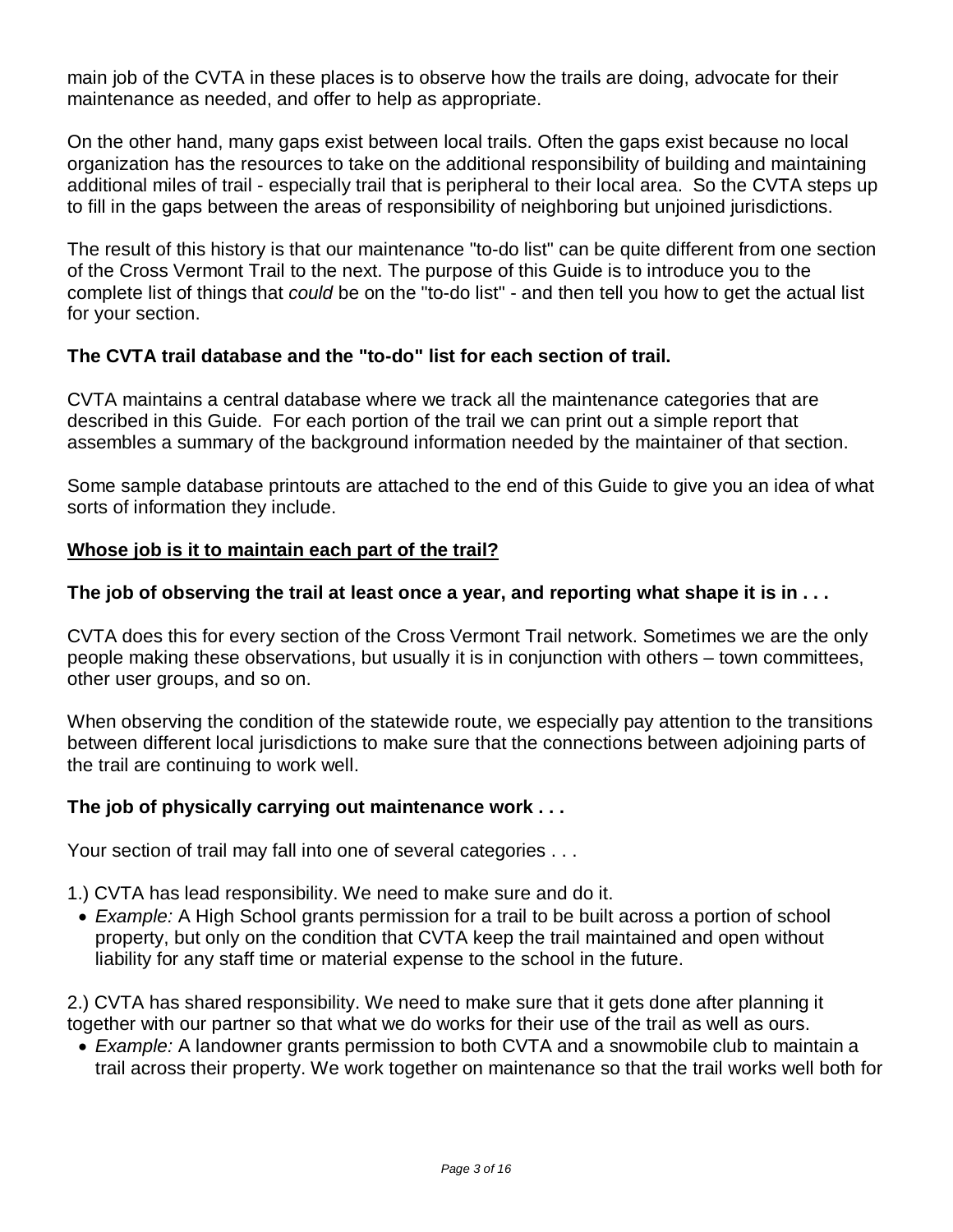snowmobile use and for four season non-motorized use. And we coordinate so that we can make efficient use of all of our time.

- 3.) Another organization has lead responsibility for maintenance.
	- *Example:* A city has built and maintains a developed, paved "rec path". It forms part of the statewide Cross Vermont Trail route. The city public works department appreciates reports about condition of the trail, and they may invite volunteer groups to help with the work. But they have the lead responsibility.

#### **What sorts of uses is each part of the trail open to and maintained for?**

Part of regular trail maintenance is to observe and track how the trail is used over time, and to be aware of the physical maintenance needs that may arise as a result of different patterns of use.

Things to look out for:

- is the trail being used in a way that doesn't have land owner permission?
- is trail use being impacted by non-trail use?
- do people avoid using the designated trail, and instead create "bootleg" trails?
- and, not a problem, but something to be aware of, is the trail heavily used in winter and what are additional maintenance needs required for popular winter trails.

#### **Uses that have landowner permission.**

Bicycle, pedestrian, and four season non-motorized use are almost always included in the allowed uses for trails CVTA helps to maintain.

In addition, other uses (snowmobile, equestrian, etc) can be primary uses of a section of the Cross Vermont Trail network. The exact list is up to the land owner. CVTA can provide you with a list of the allowed and expected uses for your stretch of trail.

Each section of trail is maintained in certain ways to accommodate the allowed and expected uses. All the trail standards talked about in this Guide are specifically tailored to bike/ped trails that ideally also comply with ADA Accessibility Guidelines. Additional things would have to be kept in mind for trails with additional users. For example, equestrian trails are cleared taller. Snowmobile trails are cleared wider. And so on. It is typically not the job of the Cross Vermont Trail maintainer to tend to these "additional" tasks - rather it is the job of the CVT maintainer to coordinate with whoever our partner maintainers are, so that together we can maintain the trail for all the desired uses.

Sometimes unauthorized types of use may cause physical damage to the trail. If trail structures are built for one kind of use, but are used by another, they may need unexpected amounts of maintenance or they may fail under the additional load. Conversely, there may be unauthorized use which doesn't actually cause any physical problem on the trail. But since the landowner has asked that the this use not occur, we would still want to know if it is observed happening.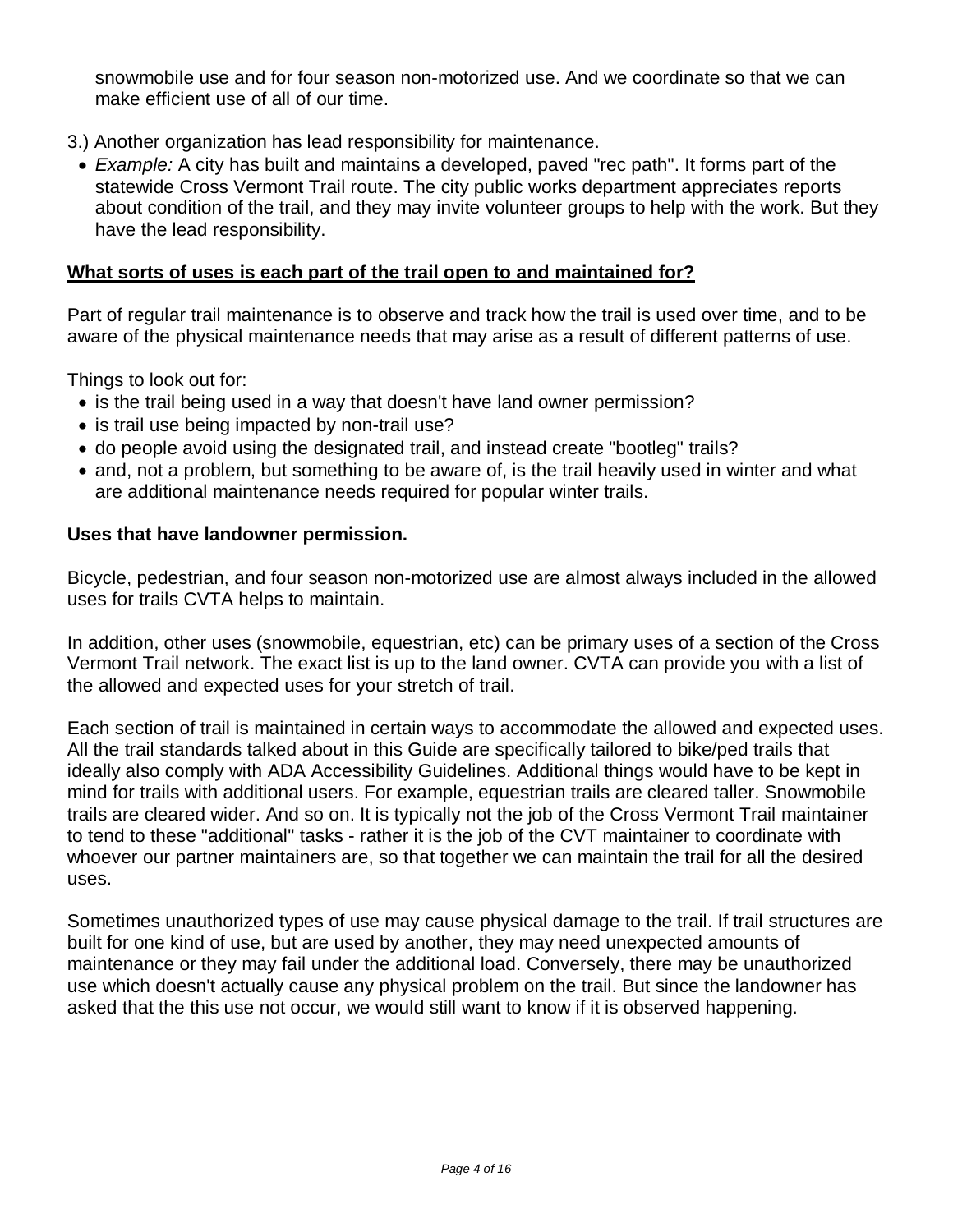# **Is trail use being impacted by non-trail use?**

Garbage dumping, for example, is clearly a non-trail use with negative impacts which leads to a regular maintenance job (picking up trash). Observing and tracking over time impacts like this is an important service done by regular maintainers – which can help us come up with long term solutions.

Sometimes our job is to help coordinate non-trail use with trail use in a way that works for everyone. For example, a land owner may give permission for a logging operation to work near or along the trail.

# **Do people avoid using the designated trail, and instead create other "bootleg" trails?**

Sometimes trail users don't "stay on the trail." This causes additional maintenance needs, and usually points out some underlying flaw in the original trail design that needs to be figured out and fixed.

There are three basic types of bootleg trails:

- Going around a portion of the trail which needs repair (like a muddy place); the solution is to fix the trail.
- "Short cutting" between two sections of trail (like cutting a switchback); the solution is to do something that makes the short cutting less obvious or desirable, such as adjusting the layout of the official trail, or putting in some sort of distraction or screening like landscaping that gets people's attention off of the shortcutting; as a last resort can try putting in signs and fences.
- Making side trails to get to attractive features such as the shore of pond. Solution is build designated access to attractive features if possible. If not possible, then need to distract people from wanting to go to the attractive feature using the same tricks used to deal with "short cutting". If there is already a designated access trail, sometimes the bootleg trails are solved simply by posting clear signage/ a map directing people to the designated trail.

## **Winter Use**

The Cross Vermont Trail is, by definition, a four season trail. So, what are the maintenance needs for winter use of the trail?

For the most part, the regular maintenance required for (and performed during) snow free portions of the year will also fulfill the maintenance required for winter use.

As always, maintainers should be aware of partner organizations that are also maintaining the trail, and with whom any Cross Vermont Trail maintenance should be coordinated. One of the most common groups that we share maintenance with is local snowmobile clubs who are obviously maintaining for winter use.

There may be special conditions for winter use of the trail for the maintainer to be aware of. For example, trails in Deer Wintering Areas may require special signage educating trail users, and CVTA would be committed to maintaining these signs.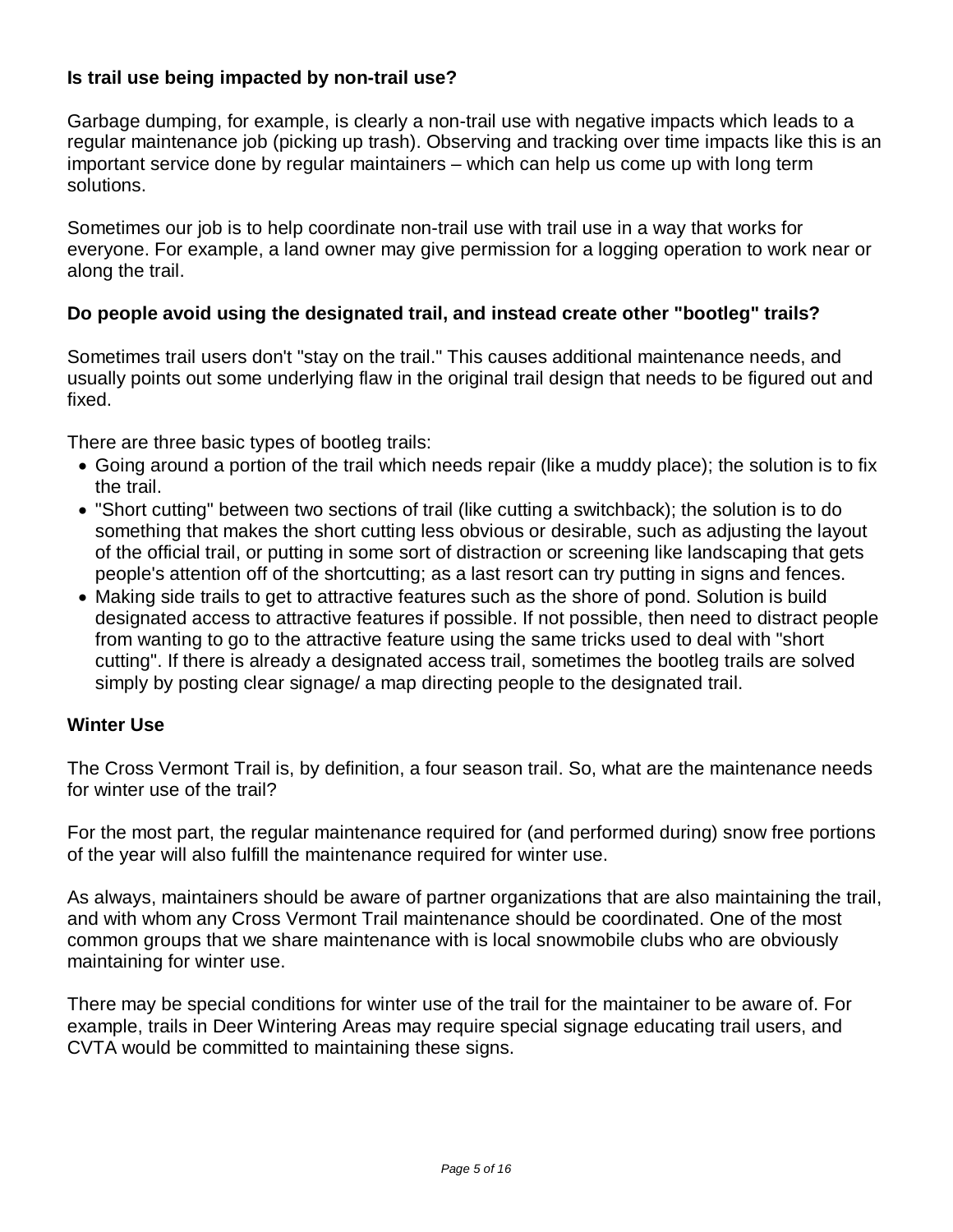Clearing height - some trails will need to have branches cleared taller for winter use than summer use, because the height of the clearing needs to be measured from top of the snow covered tread; and because snow laden branches will droop lower into the trail corridor.

Signs and trail marking - some sections of trail may need to have their trail signage or marking installed in a way that is mindful of winter conditions; as with clearing, this usually means placing them higher up in order to account for the snow depth.

Trail grooming - the CVTA does not groom trails. However, some sections of the trail route are groomed, such as by the local snowmobile club.

Snow pack maintenance on ungroomed trails - avid cross country skiers and other pedestrian winter trail users may want to do some "shovel scale" maintenance of the snow pack along sections of ungroomed trails. For example, early in the winter season, maintainers may shovel snow onto trail bridges, and the like, in order to get a head start on the snow pack in these spots where it develops slower and melts away faster.

Winter maintenance on "urban" sections of trail, such as paved municipal rec paths - municipalities take the lead on winter maintenance for these paths, and CVTA maintainers should learn what each town plans to do. Some towns will leave paths snow covered, while others will plow them like they plow the streets so that they can still be used as bike/ped paths in the winter.

What about sections of path that are along side roads and get buried under the snow that is plowed off of the road? Unfortunately, there is currently no answer to this situation. Sometimes the price we pay in order to be able to build a trail at all in narrow corridors, is to build the trail next to roads and accept that the trail will be obscured by road plowing for part of each year.

# **Are there landowner, permit or other conditions that govern how we maintain a trail section?**

Landowners, regulatory permits, or other project partners may have placed particular conditions on a trail section, saying what can and cannot be done there by maintainers. CVTA keeps a master database of all these obligations, and can provide a simple write up of them for each section of trail so that maintainers can be sure to know about the things that we promised to always be mindful of when maintaining the trail.

# **When should you go out on the trail and do maintenance work?**

Some jobs are regular. Expect to have to do them every year, maybe several times a year. These include:

sweeping/raking/clearing the trail tread; cutting back plants growing into the trail; cleaning out drainage structures.

Other jobs are occasional. Expect to check on them every year, but probably don't have to do any actual maintenance work in most years. These include: signs and major structures.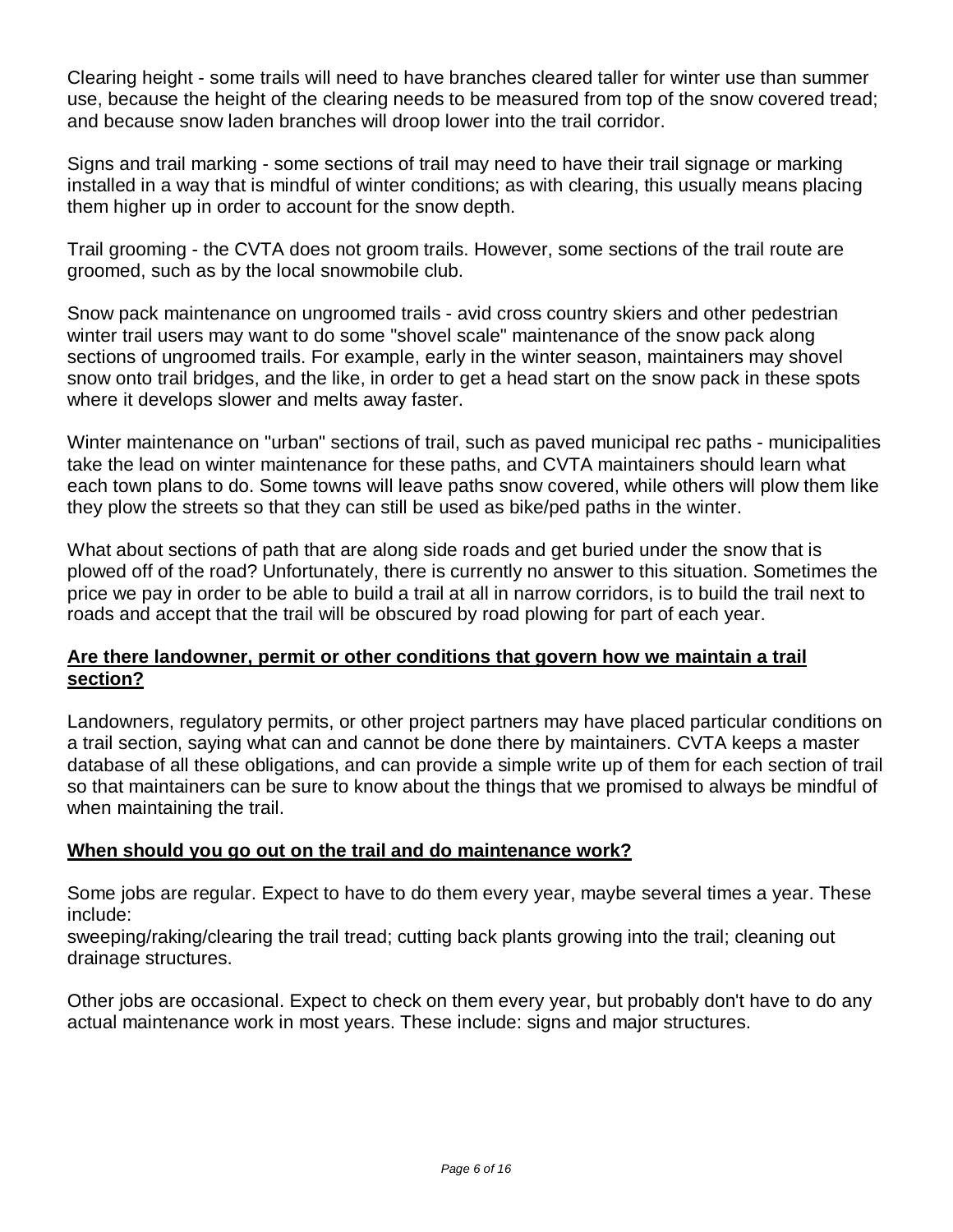Ideally, each section of trail gets a maintenance visit three times per year.

- In the spring, walk through and clean up the trail from the winter. Clear debris from the trail, cut back brush and clean drainages. Make sure trail is open and ready to go for the summer season.
- In the summer, catch up on summer specific jobs (like cutting fast growing vegetation), or maybe carry out a special project identified during an earlier trip, such as repairing a board in a railing and so on.
- In the fall, clean out the drainages again from the summer's worth of accumulated material. If needed, do any work needed to maintain the trail for winter use.

# **Observations and the cycle of annual maintenance**

One of the most basic things you can do to maintain a trail is just look and see what needs to done.

In general, look for two types of things: immediate concerns and long term trends.

- Immediate concerns include things that blocking the trail, like a large fallen tree and things that are dangerous, like a bridge railing that is rotten.
- Long term trends. If you go back to the same trail year after year you can appreciate things like "this trail is getting wider" or "this gully is getting deeper."

Who do you tell your observations to? Yourself and whoever manages the trail.

- Yourself make notes to yourself, such as "next time I come out on this trail, I will bring a replacement for that missing sign."
- CVTA and other trail managers, so we can track needs over time, and know where to best focus our energies together.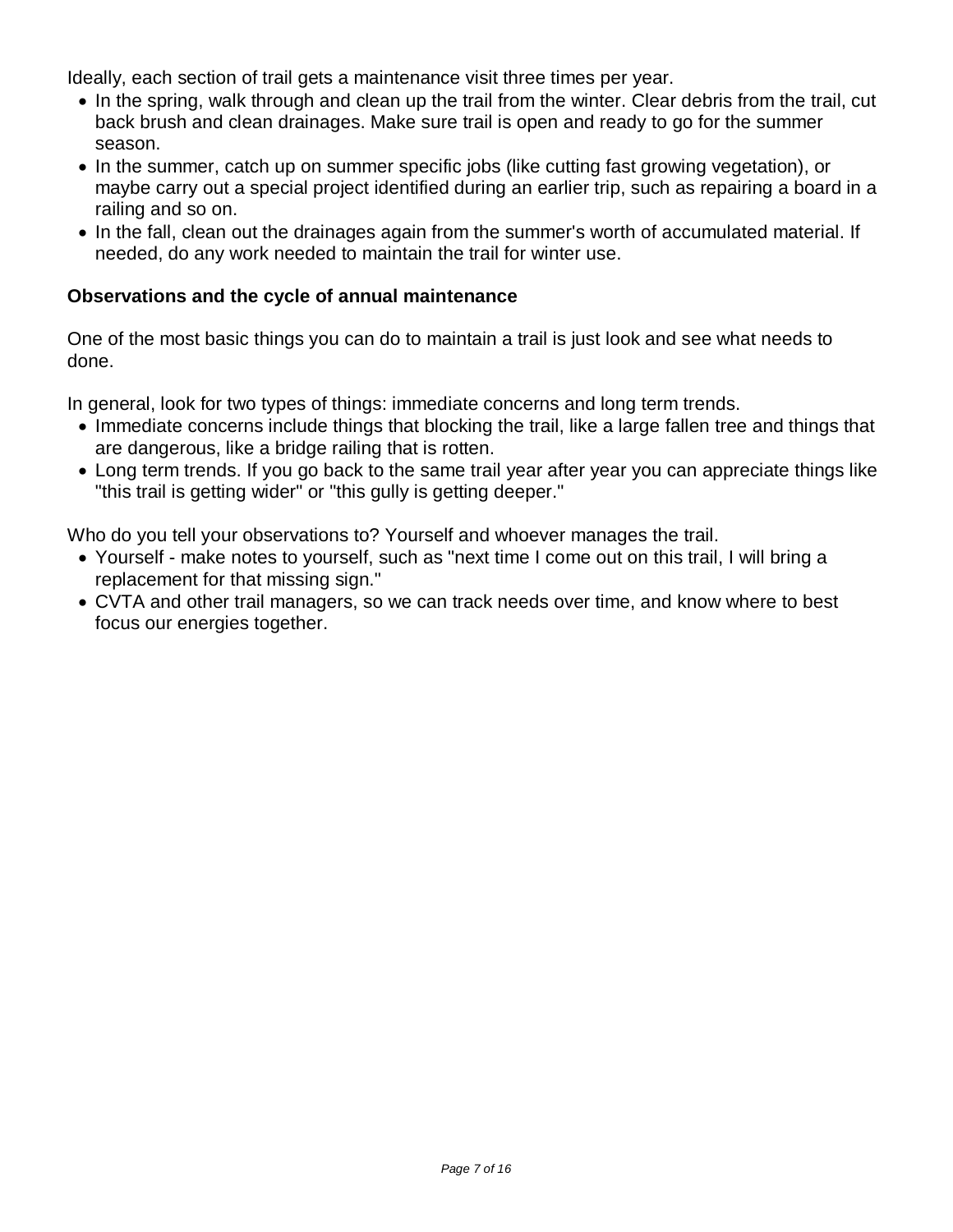#### **Things to do when you go out to maintain the trail.**

# **Tread Surface**

The tread of the Cross Vermont Trail should be "Smooth and Unobstructed" and "Firm and Stable." As a rule of thumb, if an ordinary bicycle can easily role along the trail, then the tread is probably OK.

Firm and smooth tread is mostly a matter of building trail strongly in the first place - then repairing/reconstructing occasionally as needed over time (in the same way that roads are regraded or repaved periodically.) The regular maintainer can touch up the tread in small areas, but the main job is keep an eye on things, and keep track of when larger repair projects need to be planned.

Unobstructed tread, though, is mostly a function of regular maintenance – sweeping and raking. Not the most glamorous aspect of trail work, but certainly one that makes a big day to day difference in the usability of a trail. Leaves, pine needles that form a mat, fallen branches, wind blown garbage from a nearby road – it adds up!

#### **Definition of Smooth and Unobstructed**

In practice, aim for "as smooth as possible." The largest bumps should be only 2" tall at most (and that's a big bump for an ordinary bicycle.)

The maximum width of gaps in the treadway (such as the space between deck boards) is 1/2". And gaps should only run perpendicular to the to direction of travel. (Wheels would fall down into gaps running the direction of travel.)

#### **Definition of Firm and Stable**

"Does not give away significantly under foot; does not shift from side to side. Can run a wheel across it without leaving a rut." When you kick into it, with a booted heel for example, you can penetrate only about 1/3" at most.

Examples of not firm/not stable: sandy loose and shifty; loose gravel or "pea" gravel (which is loose and shifty because it does not have the variety of sizes including fine particles which help the gravel bind together when compacted); large gravel and/or stones (loose and shifty and/or bumpy and jarring); muddy.

#### **Reasons for not firm and smooth**

If drainage structures no longer working (or were never built in the first place) then:

- water running along trail causes erosion, making gullied rough surface, washing away finer gravel and soil and leaving larger, loose/bumpy gravel and stones
- water saturates trail and makes tread muddy and sloppy
- water puddles on the trail, as standing water or as slippery ice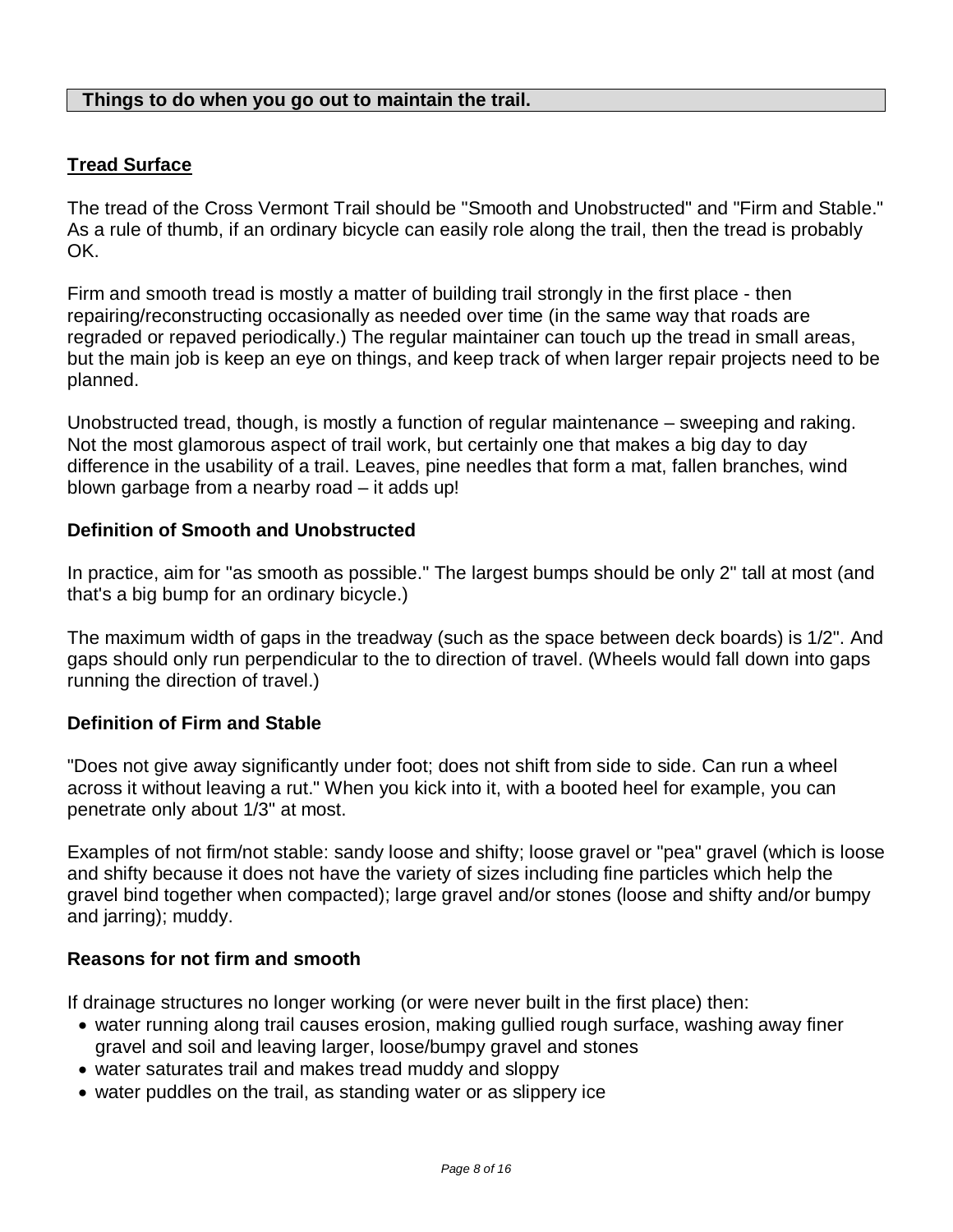Even if drainage structures are working, traffic will eventually displace surface material and wear in the tread, making it cupped, rutted or pot holed. This holds water on the trail with all the related problems. A temporary fix is to dig "droolers" into the sides of the trail, letting water flow off to the side of an otherwise cupped tread. In the long run, the fix is to regrade the trail, ideally with added surface material.

Tree roots can make large bumps in gravel trails, or break up pavement. It is a tough problem to address. Can cut out the root (and newly built trails should always cut out tree roots under the tread if possible), which is a big job. Can add more surface material and grade the trail over the roots.

# **Notes on tread surface material**

Gravel: a smooth and firm surface can be achieved if it is made up of a mixture of gravel sizes ranging from about 1/2" in diameter down to "rock dust" (aka "crusher fines".). A mixture of this full range of sizes, especially the fines, is important because it creates the most compacted gravel surface. This can be relatively expense to do on trails – and we rely on regular maintainers to help prioritize where to spend the available money for gravel.

Dirt: plain old dirt can be firm and stable if it is appropriate soil to start with, and if it is compacted. Things to watch out for:

- Since most users will follow the "beaten track" it may mean that the surface compacted by use ends up being a "single track" and thus be too narrow for the users who need a wider tread (like wheel chairs, baby buggies, etc.) of which there may not be enough to beat out a wider track
- "Good dirt" may be hard to come by. In central Vermont, often the native dirt along the trail is organic (unstable and muddy) or it is clay (slippery) or it is sand (shifty).

Concrete or asphalt: are smooth and firm when new, but eventually deteriorate. Regular maintainers can help by keeping organic debris from building up, and by cleaning out grass and vegetation growing in cracks. Over a span of decades, pavement like this will need reconstruction.

## **What about grass growing on the tread?**

In some stretches of trail, grass will grow on the tread surface.

Likely to happen:

- where gravel or compacted dirt surface, or where pavement is cracked
- where there is more sunlight
- on the edges of the trail where use is less- the grass won't grow in the center line of the trail where traffic wears it away - but will grow along the edges of the tread where traffic is lighter.

In practice, what is the maintenance need? If tread is otherwise in good shape - firm, smooth etc, then closely mown grass is OK. However, species of plants that grow in thick bunches (some grasses), or that have thick stalks (burdock) are **not** OK. The need to keep the grass closely mowed, and to clear other vegetation, can be a very significant regular maintenance job.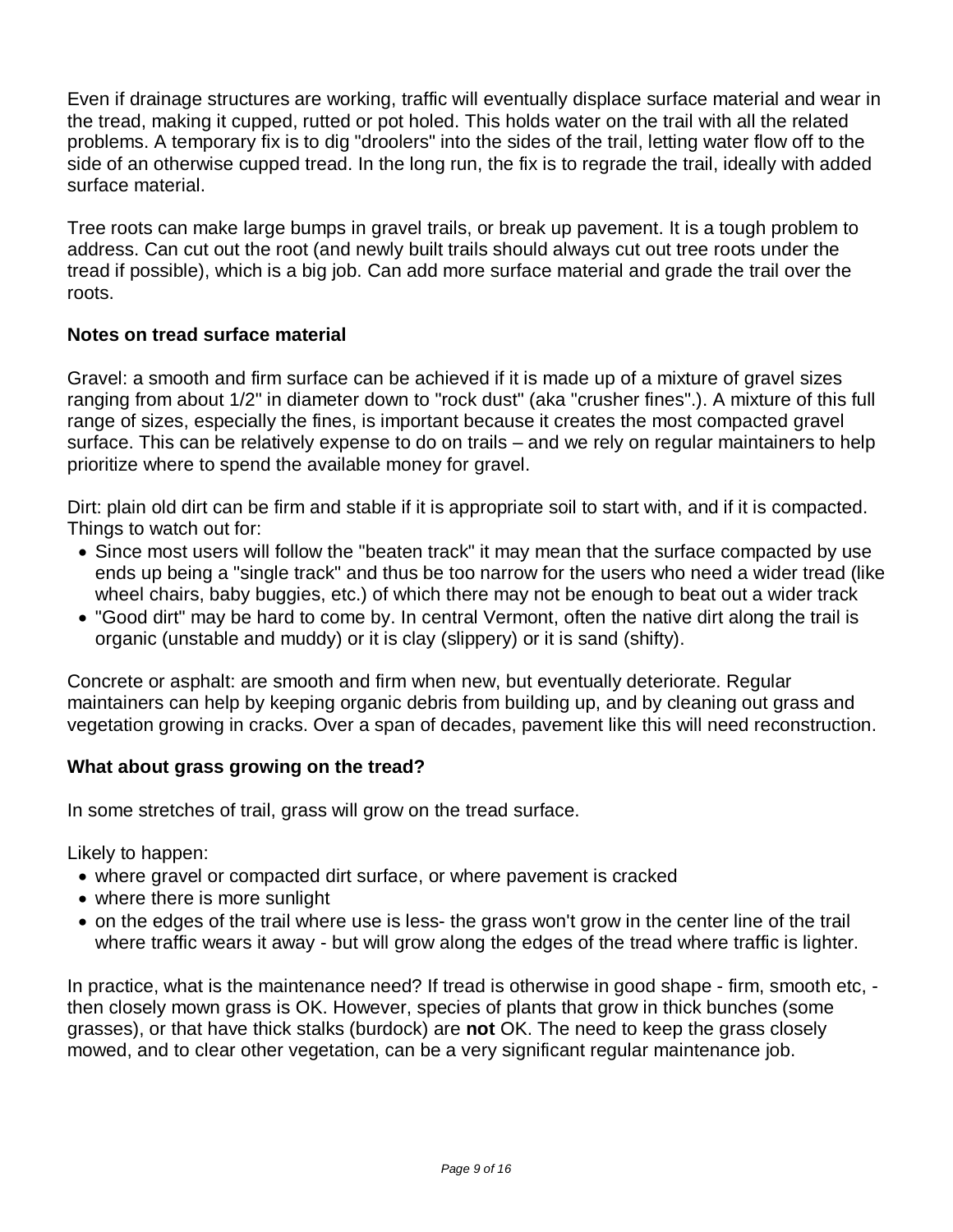# **Plants Growing Into the Trail**

## **Clearing width and height.**

Height: 8' minimum, 10' better. AKA: if you can reach up and touch it, it should probably be cleared.

Width: At least one foot beyond the edge of the tread on each side; two or three feet is better; more than that not needed. AKA: if you are standing on the trail, and reach out and touch it, then could clear it.

 Except, if the original trail was constructed with trunks of mature trees flush with the edge of the trail, then it is OK to leave them in place (i.e. no need to cut them out as a part of regular maintenance - we already decided to leave them when we built the trail.)

(By the way, this is the clear width to all items along the side of the trail, not just plants but also things like sign posts. )

#### **Reasons for clearing.**

Because plants growing into the trail physically block it.

Because plants growing flush with the edge of the trail cause people to "shy away" which may have the effect of narrowing the amount of trail that gets used, or may even push people off the trail as they "shy around" plants on one side and into cleared area on the other.

Plants growing right up to the edges of the trail at curves and corners also block sight lines so people coming from opposite directions may not see each other approaching around a bend.

#### **Woody branches from trees and bushes.**

How to cut off a branch so that it does not harm the rest of the plant.

- cut branches at a "node" where the branch forks off of another branch or the trunk; so that don't leave long dead branches sticking out.
- cut the branch close to where it starts, but not flush with the base of the branch. Leave just enough sticking out (less than an inch) so the "branch collar" (aka "branch shoulder" aka "the slightly thicker part of the branch at its base") is left uncut; so that you minimize harm to the rest of the plant.

In addition to minimizing harm to the plants, Cutting at the "nodes" also creates a natural looking edge to the trail, with the vegetation "feathered" like forest edge would normally look, rather then having everything cut off in straight lines like trimming a hedge.

If you need to cut more than half of the branches on a tree or bush, it may be better to simply cut down the whole plant flush with the ground.

Cutting back brush may need to be done as much as annually in some trail sections. This is because trees and bushes will grow enthusiastically into the open, light filled area of the trail.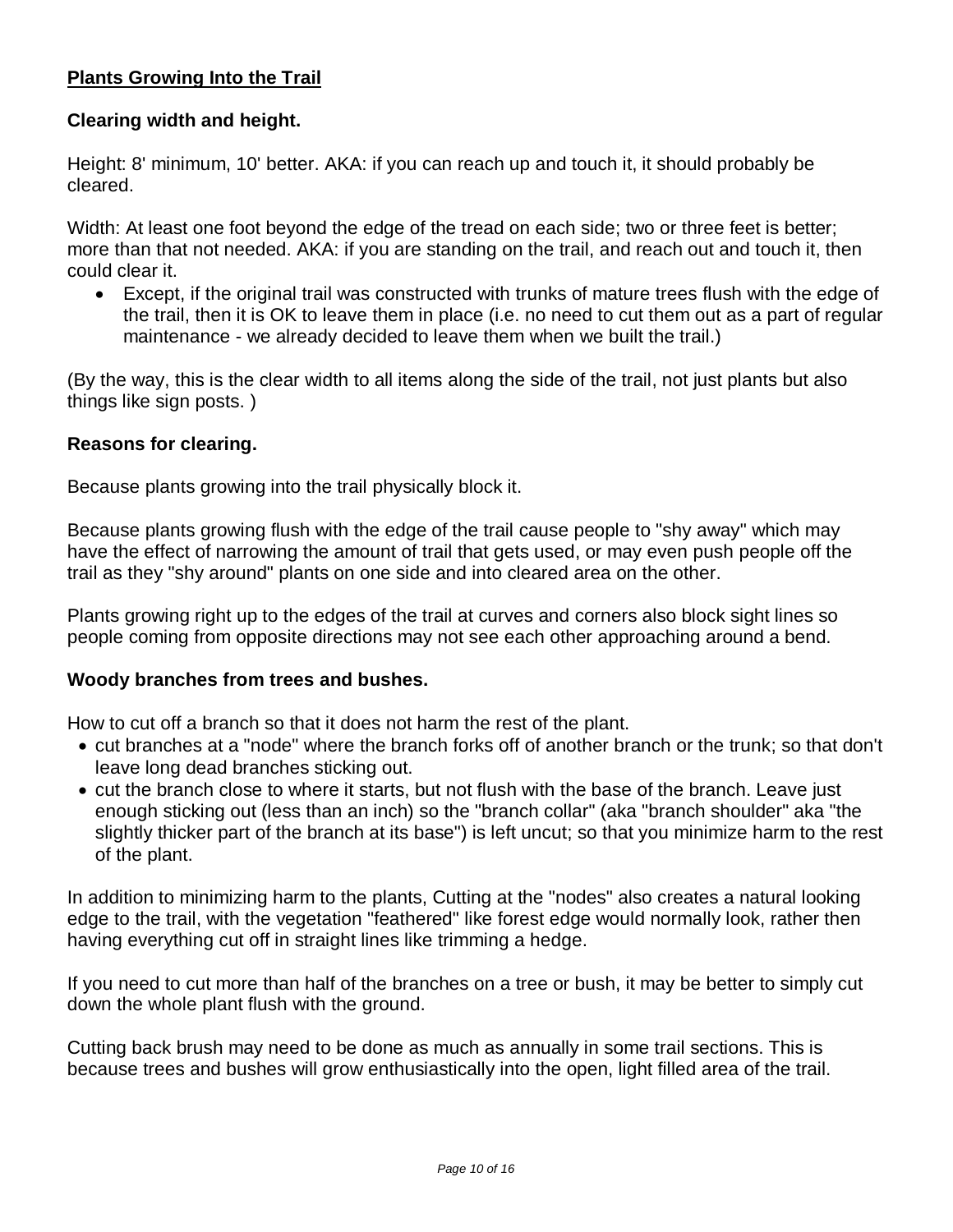# **"Soft green" vegetation.**

Fast growing vegetation like grass, nettles, ferns, other "soft green" plants will crowd up to and into the tread in some stretches of trail. Become familiar with your stretch of trail and aware of if these sorts of plants grow along it, and if so how fast they grow. May need to be cut several times a year.

## **The most dangerous job – cutting blown down trees.**

Professional loggers say that chainsawing a tangle of blown down trees - or standing dead trees ("snags"), or trees that are broken off and hanging in the air ("widow makers") - is one of the most dangerous things you could ever do in the woods. Even cutting blow downs with hand tools may be unsafe, as the tension in the wood is very great. So, keep in perspective that the most important job of the CVTA maintainer is to observe and report the need for dangerous clearing of this sort. We can get skilled professional operators to actually go in and do any large scale, dangerous work that comes up.

## **Plants to not cut.**

Be aware if any landowner, regulatory or other conditions specify limits on clearing of plants.

#### **Knowledge of noxious, invasive weeds.**

Honeysuckle, Knotweed, Barberry, Chervil, and Buckthorn are example of noxious invasives present along some stretches of the Cross Vermont Trail. They form thick stands which are a problem because they grow into the trail fast. Also, some are thorny or are skin irritants. Learn how to identify them. They grow back aggressively when trimmed - so don't bother just trimming a few branches. Cut the whole plant off flush with the ground. They will resprout and need to be cut back again repeatedly, but eventually their vigor will be reduced. Also, learn how to control them without accidentally propagating and spreading them further. Contact CVTA to learn more (ug!)

## **Poison Ivy.**

Parts of the Cross Vermont Trail network travel through prime habitat - historically disturbed rightsof-way along old railroads – for poison ivy. Learn to recognize and avoid contact with it. If it is present in an area that attracts people (such at a scenic spot) then we could put up signs educating trail users to be wary. If it is growing into the trail, then contact CVTA and we will work out a way to safely remove it.

#### **Drainage Structures**

Many lengths of trail don't need specific drainage structures. A correctly built tread – which has a gentle crowned shape, higher in the middle and lower on the sides – will shed water off the to sides along it's whole length.

But, many places also need more help to deal with the water. These structures need regular, annual maintenance to work properly.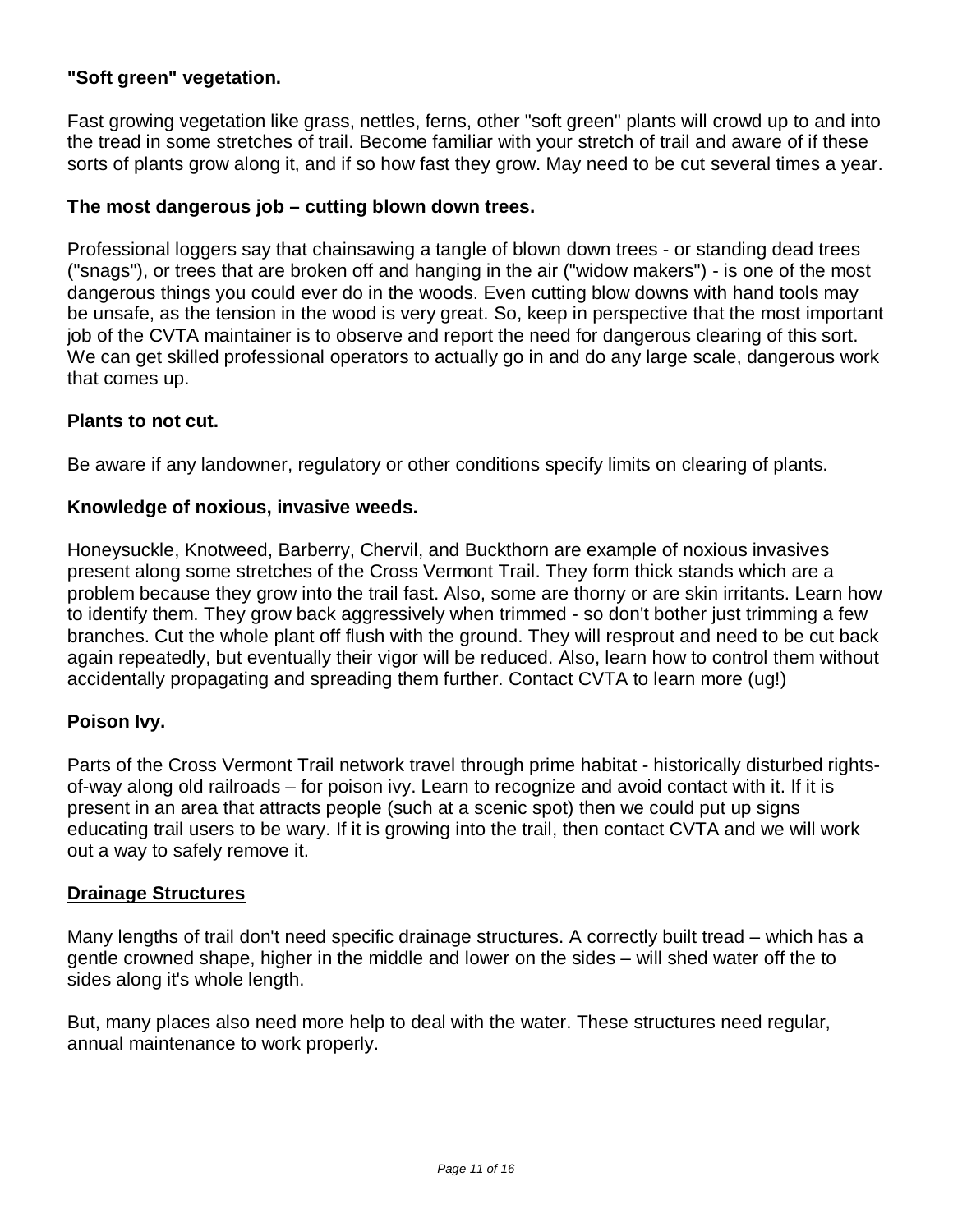# **Water v. Drainage Structures.**

Water wants to do three things:

- run along trail and wash it out
- saturate trail and make it muddy, slippery, unstable
- after running off the trail, cause erosion downhill of the trail, or pollution into waterways nearby

Which are prevented by four kinds of well built and well maintained drainage structures:

- uphill sideditch
- cross drain (such as culvert or small bridge.)
- drainage dips and tread grading
- gentle exit ditches designed to release water slowly, and not just "move the problem" downhill

Uphill sideditches and cross drains described:

- They capture water from uphill and take it past the trail without letting it actually get onto the trail.
- Uphill side ditches run parallel to the trail tread. They capture diffuse water traveling across a broad area. Could be ground water, or seeps, common in Vermont woods. Or could be surface water "sheet flowing" across the ground during rainstorms and snowmelt. The uphill side ditches gather the water and funnel it along, eventually sending it across the trail at a "cross drain".
- Cross Drains, such as culverts or small bridges, allow collected water to travel across the route without impacting the trail.

Drainage dips described:

- Water running along and then off of the trail is a factor everywhere the trail exists. (Because of rainfall if nothing else). In many places water simply drains off the side of the trail without the need for special structures. However, all trails eventually become cupped, rutted or potholed, which traps water on the trail. Once trapped, water continues to accumulate on the trail until it reaches a critical mass, enough to cause damaging erosion.
- Dips take water that is already on the trail, and get it off. Also called waterbars, and many other names (some unprintable.)
- The idea behind drainage dips is that the trail is a little bit "rolling"; regularly moves slightly up and then slightly down. Since water always runs down hill, if trail regularly turns back uphill then the water will run off to the side at the upturns.

Exit ditches:

- Amazingly on trails, the most common reason for failure of cross drains and dips is that they are built without exit ditches, or with exits that dead end. Usually they dead end at an obstacle like a large boulder or tree. You can see why someone would stop digging. This leads to rule #1 of building and maintaining drainage structures: take care of the exit first, then work back from there to the trail. If you can't exit the water, there's no point to any of the other work.
- The trick to a long lasting exit ditch is to get the water to "daylight" (meaning, carry it to the point where it naturally runs away from the trail on it's own) while at the same time releasing the water gently (so as to not simply displace erosion from the trail to some other place downhill). Another aspect of gentle exits is to release the water to a place where it can spread out and soak back into the ground (which is to say, don't drain the ditch directly into a natural waterway).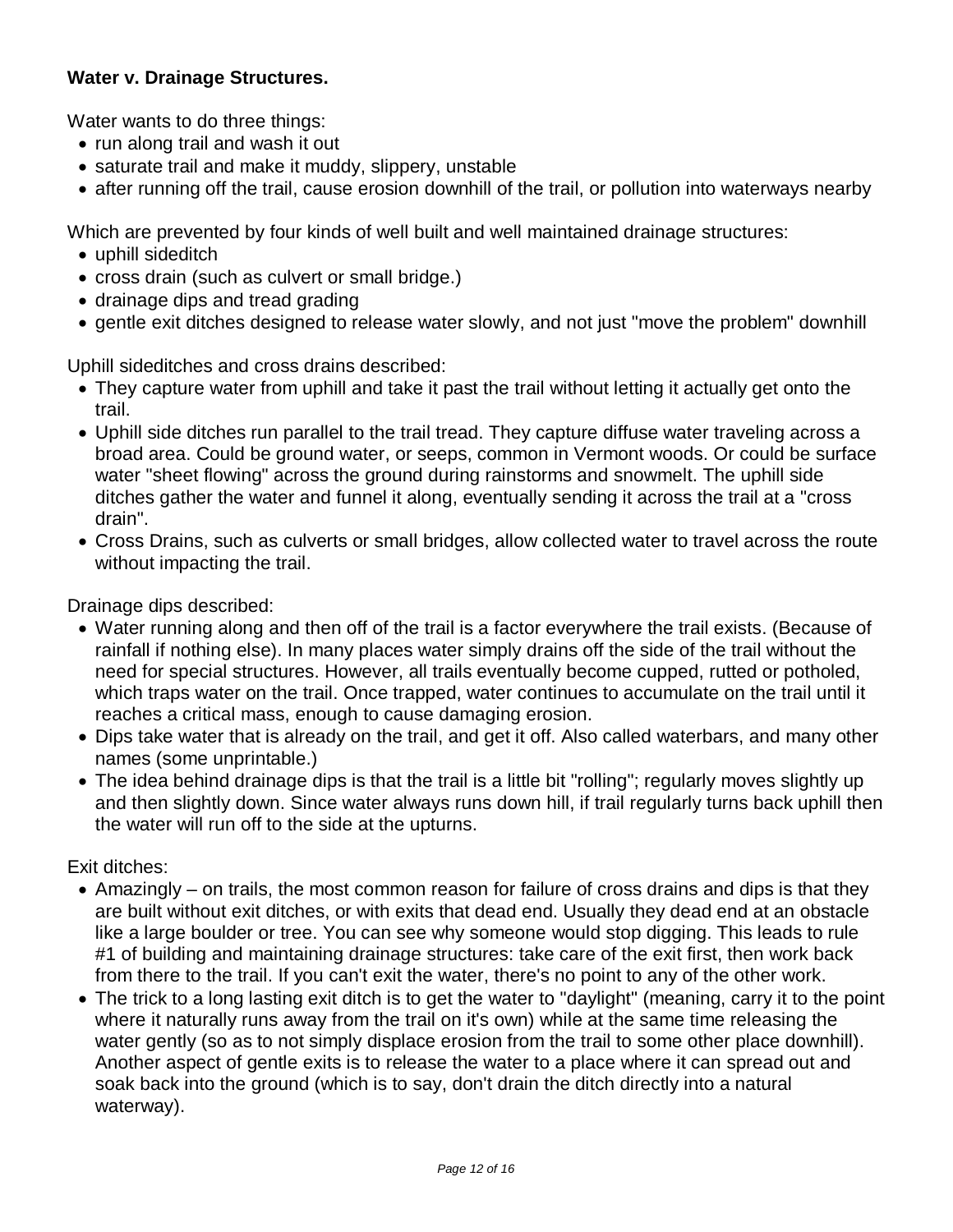## **Maintenance that drainage structures need.**

Drainage structures have two problems:

1.) Either they silt up and fill in - most functioning drainage structures will eventually fill in and need to be dug out. Trail maintainers should look forward to doing this job a lot.

2.) Or they scour out and erode - this is less common; if it happens it means that the structure was not built correctly in the first place and needs to be fixed.

So, silting up and filling in is normally what the regular maintainer finds each year. Ditches and cross drains clog up with sediment and with sticks and leaves and other debris. Once they clog up the water has to find somewhere else to flow, which is usually up onto the trail - causing problems there. The fix is to take a shovel, hard rake, hoe, your preference, and clean out the drainages once or twice a year.

When maintaining drainage structures, the simplest thing to do is to maintain the original shape and size the structure. This is easier if the ditches, dips and drains are maintained regularly - often enough so that you can still tell what the original shape and size was! If they go unmaintained for too long, they may fill in so completely that you can't tell what the original size was. If they go unmaintained for really long, you have to pull out tree stumps to get them working again!

# **The correct size and shape for ditches, dips and drains varies on a case by case basis. But here are some rules of thumb.**

Generic size for hand built ditches:

- Make wide ditches with flat bottoms and gradual angled sides.
- The base of the ditch should at least a foot wide, and two feet is better if there is room.
- Make the sides gradual; sloping like the sides of very gradual letter "V" and not straight up and down like the letter "U".
- In general, the way to make a ditch carry more water is make it wider rather than deeper (because deep, narrow ditches just clog up quicker.)
- But the depth matters, too, of course. For one thing, the depth of the ditch has to trend steadily down, so that the water flows along it. A second factor is that side ditches need to be deeper than the level of the trail tread. Their job is to catch water percolating underground and divert it from saturating under the tread.
- (Smaller ditches do work, just not as well and not for very long. You have to clean them out more often.)

Generic size for drainage dips:

- A classic drainage dip forms a very gradual "swoosh" in the tread, making a long gradual sideways "S" shape - where the grade gradually goes down (to form a "dip"), then gradually goes up (to form a "berm"), then goes back down to the regular tread level.
- The exact measurements of the dip and berm vary widely depending on the spot where you are working. However, as a general rule dips need to be spread out over a lot more distance than most people tend to think at their first attempt. Here is a good rule of thumb for the measurements of the dip and berm on a typical stretch of the Cross Vermont Trail: start at the regular tread level, then gradually go down about 6 inches over the course of at least 6 feet,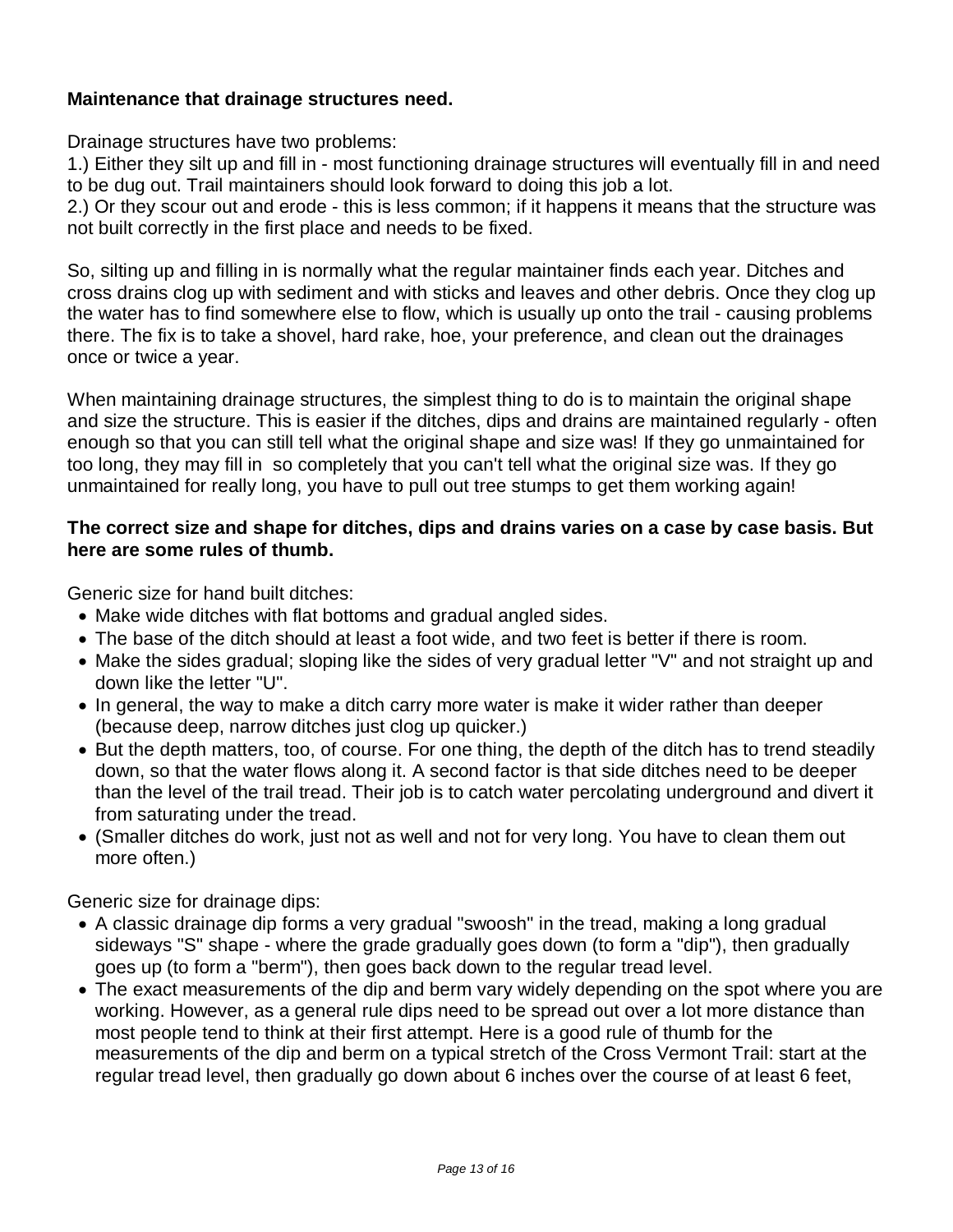then gradually go up about 1 foot over at least 9 feet, then back down about 6 inches over another 6 feet – see what we mean? A lot of distance!

- The most common mistake people make when digging a drainage dip is to just dig a narrow trench across the trail. Don't do that. It's faster, of course, but it ruins the smooth tread surface we have worked to hard to make, and in any case it doesn't do a good job of carrying water off the trail since a narrow trench collapses and fills in quickly.
- Over time the low point of the dip will fill in with sediment, and the high point of the dip will be worn down by traffic. The regular trail maintainer should expect to use a shovel or hoe to reestablish the shape of the dip every year.
- An alternative to a constructed drainage dip is to build the original trail tread with a flowing series of gradual ups and downs that are based on the topography of the ground. This makes the drainage happen more naturally and requires less reshaping of the tread. The regular maintainer should know where these drainage points are along the trail, and keep the side of the trail cleared out so the water can sheet off at them. Without regular maintenance at these locations, the tread will cup or rut, and the side of the trail will build up with debris, trapping water on the trail.

Hand built and maintained ditches, dips and drains are a big part of the maintenance work along "simple, in the woods" sections of trail. Other sections of trail, such as paved municipal recreation paths, probably have much larger drainage and runoff treatment structures which would not be maintained by volunteers. So in those areas the job of the CVTA maintainer would be just observe if the structures are working well and not causing a problem along the trail.

# **Signs and other trail marking**

## **Check on signs and trail marking annually.**

Know where the current signs are supposed to be, and just check on them once a year. Report if signs are damaged or missing. Also report if you observe a need for additional signs (or fewer signs!)

## **Physically installing signs.**

- Call up CVTA office to get signs, we have replacement copies, ready for use.
- Also contact CVTA for tips on how to best install signs, vandal resistant tricks.
- And be aware that signs are the kind of thing that tend to have a lot of landowner or other conditions attached to them. Just ask for the particulars for your area.

# **Types of signs along the Cross Vermont Trail route:**

- Highway signs the large metal sign with a green oval. This is a federal required sign for use on roads and some paved paths.
- Trail signs a smaller metal sign, blue and green, used as a "trail blaze" on off road trails.
- information signs many kinds, including simple caution type signs up to trailhead kiosks.

# **Understanding how people follow the trail route.**

- 1.) A lot of times, they just follow it, the path is obvious and doesn't need signage.
- all the maintenance that we do to keep the physical trail open and inviting to use also contribute to making the route clear (and minimize the need for signs, which saves money and time.)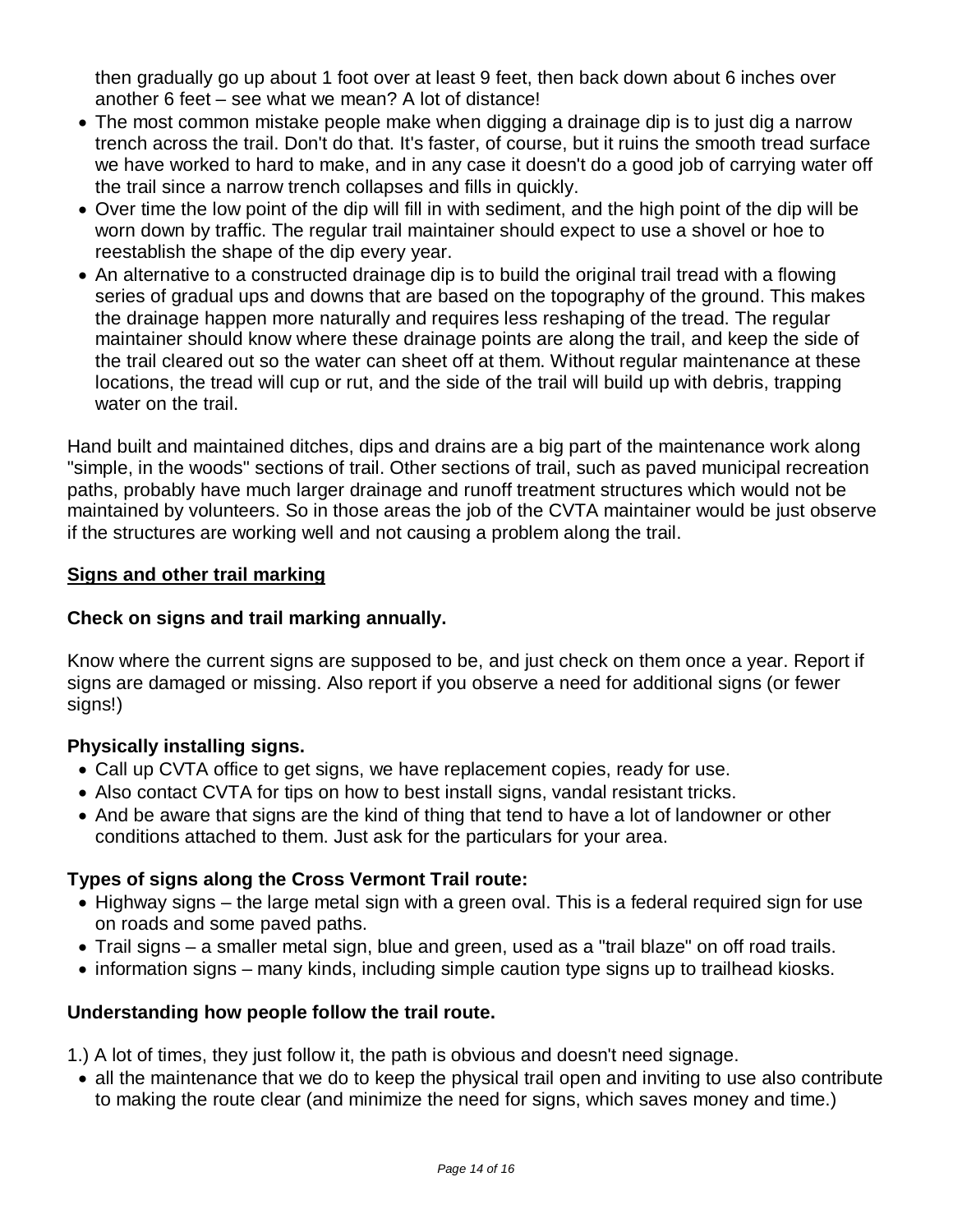2.) Sometimes, even when the trail is obvious, if it goes a long time without a sign, users begin to worry that they might have "missed a turn" or something to that effect. So occasional signs are put up along the route to "reassure" users that they are still on the route.

 The entire route of the Cross Vermont Trail should have these occasional "reassurance" signs. The job of the maintainer is to know where they are, and to check on them once a year, and report if they need repair or replacing.

3.) Intersections need the most signs. The question for the for the Cross Vermont Trail maintainer is "whose signs are guiding trail users through the intersection?"

- In many places, the Cross Vermont Trail route is following a local trail or is following along a road shoulder. In these cases, the signage for the local trail or the road signs will steer people through intersections. For example, if trail users know that they are following "Main Street" then they can just follow the signs for Main Street, there doesn't necessarily need to be a Cross Vermont Trail sign at every intersection that Main Street has with every other road.
- However, in other places, the CVTA has the primary responsibility for signing the trail route, and so actual Cross Vermont Trail signs are needed to clarify every potentially confusing intersection. For example, if the trail is traveling through the woods, and crosses numerous intersections with snowmobile trails, it is important to place Cross Vermont Trail signs at every intersection to steer people on the correct trail and avoid having them accidentally turn down another trail where a landowner may not have given permission for non-snowmobile use.

Once you know what signs are "supposed" to be on your trail you can keep any eye on them and repair replace as needed – and also keep an eye on whether or not the current set up is really what works best, keeping track of the possible need to change up what signs are being used.

Lots more on signs along Cross Vt Trail at: http://crossvermont.org/our\_trail/signs-about.htm.

## **Major Structures**

This is one of the simplest jobs that trail maintainers do - though it occasionally leads to the most complex maintenance jobs.

The job of the maintainer is to be aware of the major structures on your section of trail. Go take a look at them once a year. Call the CVTA if you see something that concerns you.

Examples of major structures: bridges, retaining walls, railings, gates, and other spots along the trail that were built in a specific way but may eventually need to be rebuilt or redone (such as a constructed intersection between the trail and a road; or such as a large amount of trees planted to buffer the trail from a nearby house, and so on.)

Examples of concerns: wooden structures rotting, concrete structures cracking, gates or railings damaged from impacts or vandalism.

CVTA can set you up with information about the major structures on your stretch of trail. If the structures were built by CVTA, then we also have records from the construction (so you can compare how they look now to how they were supposed to have looked when built; can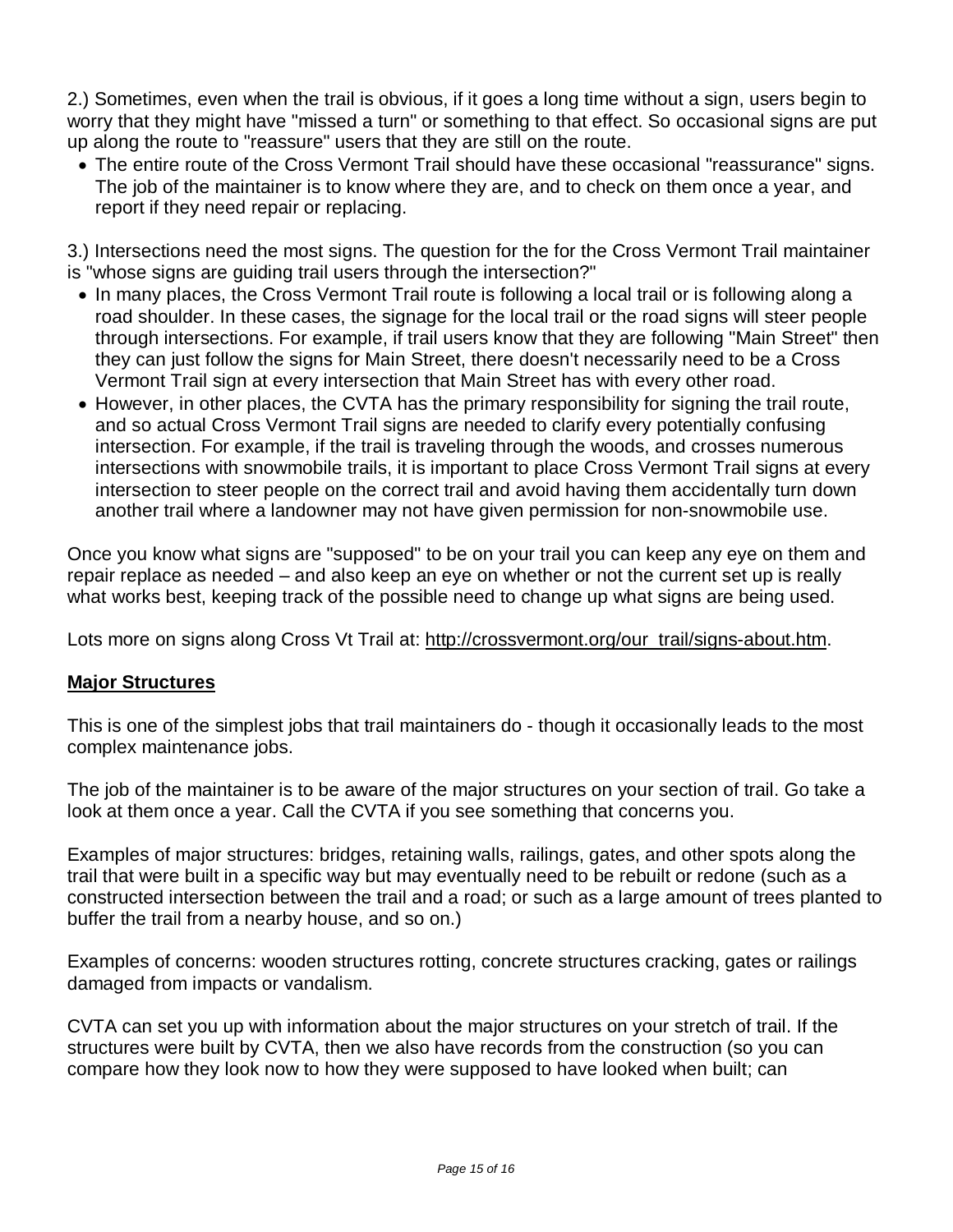understand how they were put together; can know how long the original builders thought the structures were intended to last.)

CVTA will hire professional inspectors to review major structures in a formal way, as needed. Of course there is no intention that regular trail maintainers be asked to make professional engineering judgments about the soundness of any structure. However, having volunteer trail maintainers "keep and eye on things" helps us to stay on top of maintenance needs that crop up year to year.

Repairs to major structures often end up being important, worthwhile volunteer projects. Contact CVTA if you are interested in taking on a project like this.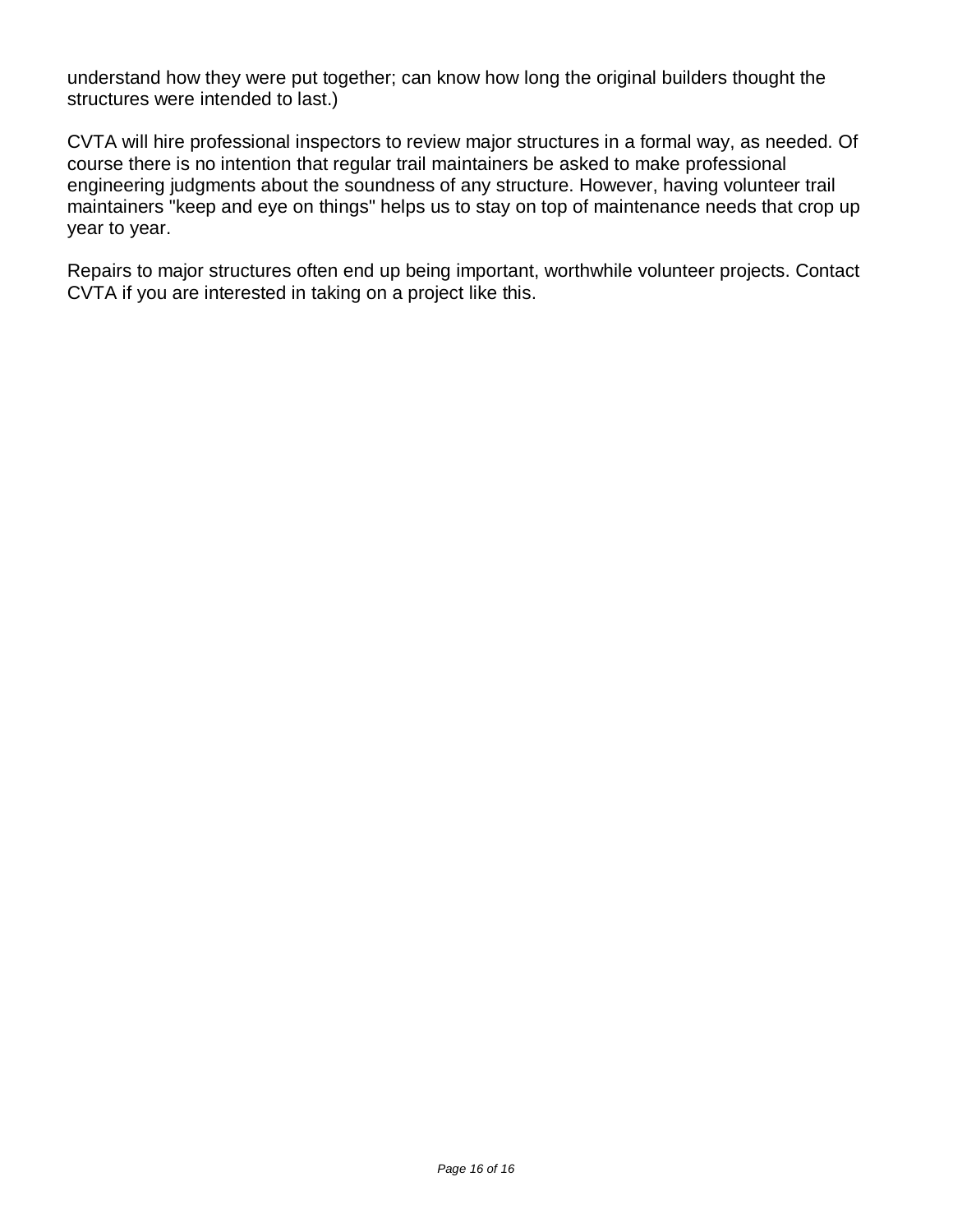## **Links to more information.**

*This information is generally available on the internet - or contact CVTA directly to borrow copies.*

*Vermont Trails and Greenways Manual* is a good place to start, at vermonttrailsandgreenways.org.

*Pedestrian and Bicycle Facility Planning and Design Manual* produced by the Vermont Agency of Transportation is free online. The basic source of information for all the places where the Cross Vermont Trail follows regular roads, and for the places where the path is built as a developed "front country" shared use path.

http://vtransengineering.vermont.gov/bureaus/mab/local-projects/bike-ped

*Designing Sidewalks and Trails for Access* produced by Federal Highway Administration and available for free online. This is a good, clear description of common sense ways that trails can be built so that they are physically accessible to a wide range of people. www.fhwa.dot.gov/environment/bicycle\_pedestrian/publications/sidewalk2

*Trail Construction and Maintenance Notebook* and *Hand tools for Trail Work* produced by the US Forest Service and available for free online. Much good information on building and maintaining trails by hand, with volunteer work crews, and in less developed, forest land areas. www.fhwa.dot.gov/environment/recreational\_trails/publications/fs\_publications

*Trail Solutions: IMBA's Guide to Building Sweet Singletrack* produced by the International Mountain Bike Association. It costs money, but it's well put together - especially good at describing the nitty gritty of maintaining hand built trails in less developed settings. IMBA can be reached at www.IMBA.com.

*Vermont Invasive Exotic Plant Fact Sheet Series* produced by Vermont Departments of Environmental Conservation, and Fish and Wildlife, and Forests Parks and Recreation, of the Vermont Agency of Natural Resources, and the Nature Conservancy of Vermont and available free at www.nature.org/vermont. Learn which plants growing into the trail are noxious invasives that will need extra work to control.

*Guide for the Development of Snowmobile Trails* produced by Vermont Association of Snow Travelers. Contains much good information on trail building in general, as well as specific things to keep in mind when maintaining trails that are used by snowmobiles. www.vtvast.org

*Equestrian Design Guidebook for Trails, Trailheads, and Campgrounds* produced by US Forest Service and Federal Highway Administration. Available free online at www.fhwa.dot.gov/environment/recreational\_trails/publications/fs\_publications.

*Trails for the Twenty-First Century* produced by the Rails to Trails Conservancy. It costs money, but is a good book - especially as an inspirational overview of the nationwide movement to create long distance multi-use paths. Rails to Trails Conservancy also has a clearing house of trail information posted online, which can be reached at www.railtrails.org.

And last but not least - www.americantrails.org – "The world's largest online trails resource."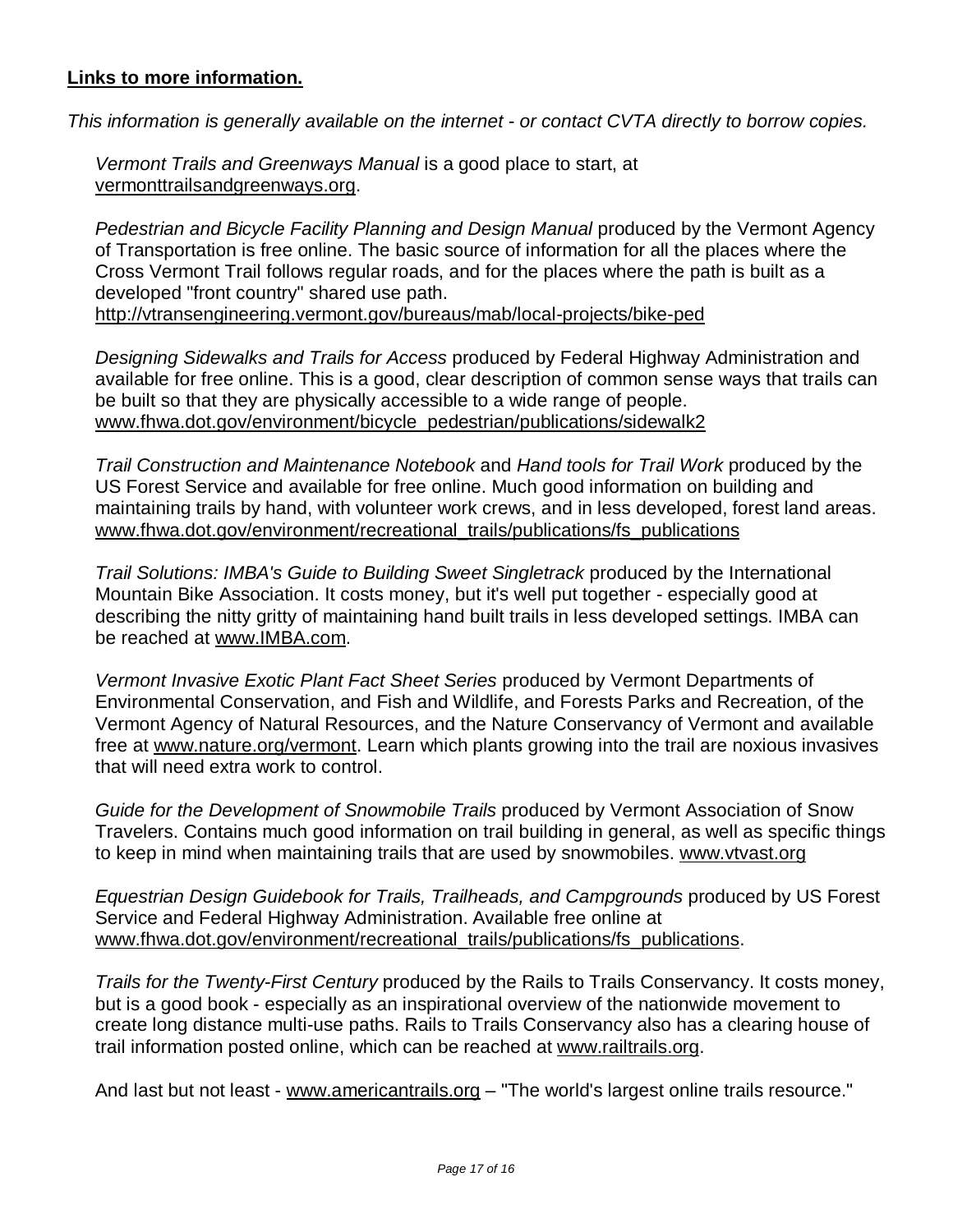# **Cross Vermont Trail Background Information on "Sample City Trail"**

| <b>Trail Reference Number</b>                                                                                                  | Section: 1                            | Sequence: 5                               | Length: .43 mi                                                        |  |  |  |
|--------------------------------------------------------------------------------------------------------------------------------|---------------------------------------|-------------------------------------------|-----------------------------------------------------------------------|--|--|--|
| <b>Western Termini:</b><br>jct rec path and Anderson St.                                                                       |                                       |                                           |                                                                       |  |  |  |
| Eastern Termini:                                                                                                               | jct rec path and Bailey St.           |                                           |                                                                       |  |  |  |
|                                                                                                                                |                                       |                                           |                                                                       |  |  |  |
| Maintenance                                                                                                                    |                                       | Another organization does the maintenance |                                                                       |  |  |  |
| Responsibility:                                                                                                                |                                       |                                           |                                                                       |  |  |  |
| <b>Management Partner:</b>                                                                                                     | City of Bigcityton public works dept. |                                           |                                                                       |  |  |  |
|                                                                                                                                | <b>Contact: Jane Jones</b>            |                                           |                                                                       |  |  |  |
|                                                                                                                                | Phone: 802-111-1111                   |                                           |                                                                       |  |  |  |
| Use:                                                                                                                           |                                       |                                           |                                                                       |  |  |  |
| $\boxtimes$ bicycle                                                                                                            | snowmobile<br>⊔                       |                                           | accessible<br>⊻                                                       |  |  |  |
| $\boxtimes$ pedestrian                                                                                                         | ⊻                                     | skinny tire bicycles                      | atv<br>□                                                              |  |  |  |
| cross country skiing                                                                                                           | equestrian                            |                                           |                                                                       |  |  |  |
| Surface Type: concrete/asphalt<br><b>Brushing Needed?: No</b><br>Drainage Maintenance Needed?: No<br><b>Permit Conditions:</b> |                                       |                                           |                                                                       |  |  |  |
| Description: -                                                                                                                 |                                       |                                           | Reference documents on file? -                                        |  |  |  |
| Sign Inventory:<br>type: Highway Sign                                                                                          |                                       |                                           |                                                                       |  |  |  |
| post: metal-u                                                                                                                  |                                       |                                           | location: 20' east of jct rec path with Anderson<br>St., facing west. |  |  |  |
| image on file?: Yes                                                                                                            |                                       |                                           |                                                                       |  |  |  |
| Sign Inventory:                                                                                                                |                                       |                                           |                                                                       |  |  |  |
| type: Highway Sign                                                                                                             |                                       |                                           | location: 20' west of jct rec path with Bailey St.,                   |  |  |  |
| post: metal-u                                                                                                                  |                                       | facing east.                              |                                                                       |  |  |  |
| image on file?: Yes                                                                                                            |                                       |                                           |                                                                       |  |  |  |
| <b>Major Structures:</b>                                                                                                       |                                       |                                           |                                                                       |  |  |  |
| type: other                                                                                                                    |                                       |                                           | description: Cedar hedge to screen trail from                         |  |  |  |
| Year Built: 2004                                                                                                               |                                       | neighboring houses.                       |                                                                       |  |  |  |
| Reference documents on file?: Yes                                                                                              |                                       |                                           |                                                                       |  |  |  |
|                                                                                                                                |                                       |                                           |                                                                       |  |  |  |